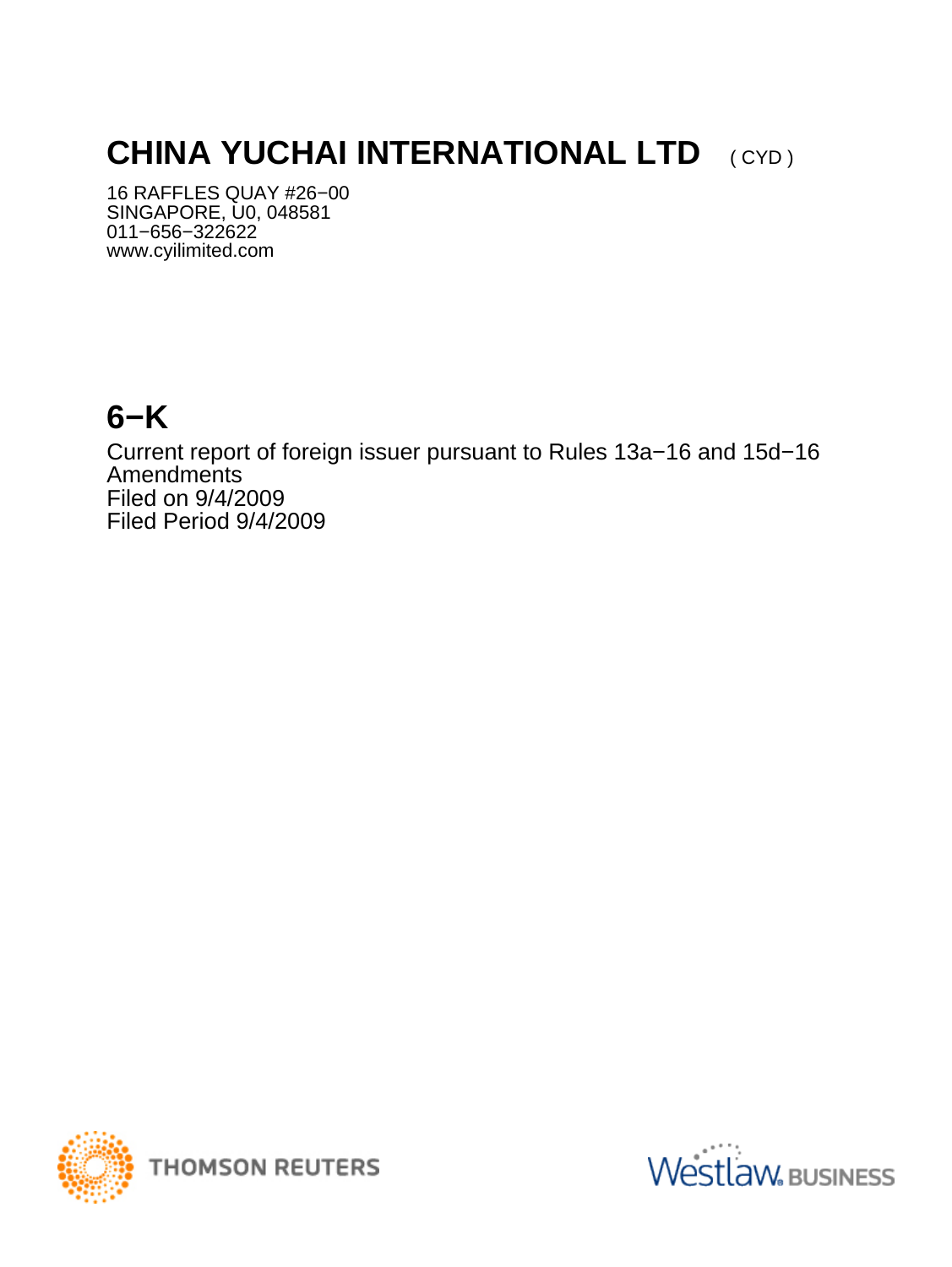#### **UNITED STATES SECURITIES AND EXCHANGE COMMISSION Washington, D.C. 20549**

## **Form 6−K**

#### REPORT OF FOREIGN PRIVATE ISSUER PURSUANT TO RULE 13a−16 OR 15d−16 UNDER THE SECURITIES EXCHANGE ACT OF 1934

September 4, 2009

Commission File Number: 1−13522

## **China Yuchai International Limited**

——————————————————————————————————— (Translation of registrant's name into English)

16 Raffles Quay #26−00 Hong Leong Building Singapore 048581

——————————————————————————————————— (Address of principal executive office)

Indicate by check mark whether the registrant files or will file annual reports under cover of Form 20−F or Form 40−F: [x] Form 20−F [ ] Form 40−F

Indicate by check mark if the registrant is submitting the Form 6−K in paper as permitted by Regulation S−T Rule 101(b)(1): [ ]

Indicate by check mark if the registrant is submitting the Form 6−K in paper as permitted by Regulation S−T Rule 101(b)(7): [ ]

Indicate by check mark whether the registrant by furnishing the information contained in this Form is also thereby furnishing the information to the Commission pursuant to Rule 12g3−2(b) under the Securities Exchange Act of 1934: [ ] Yes [x] No

If "Yes" is marked, indicate below the file number assigned to the registrant in connection with Rule  $12g3-2(b)$ : n/a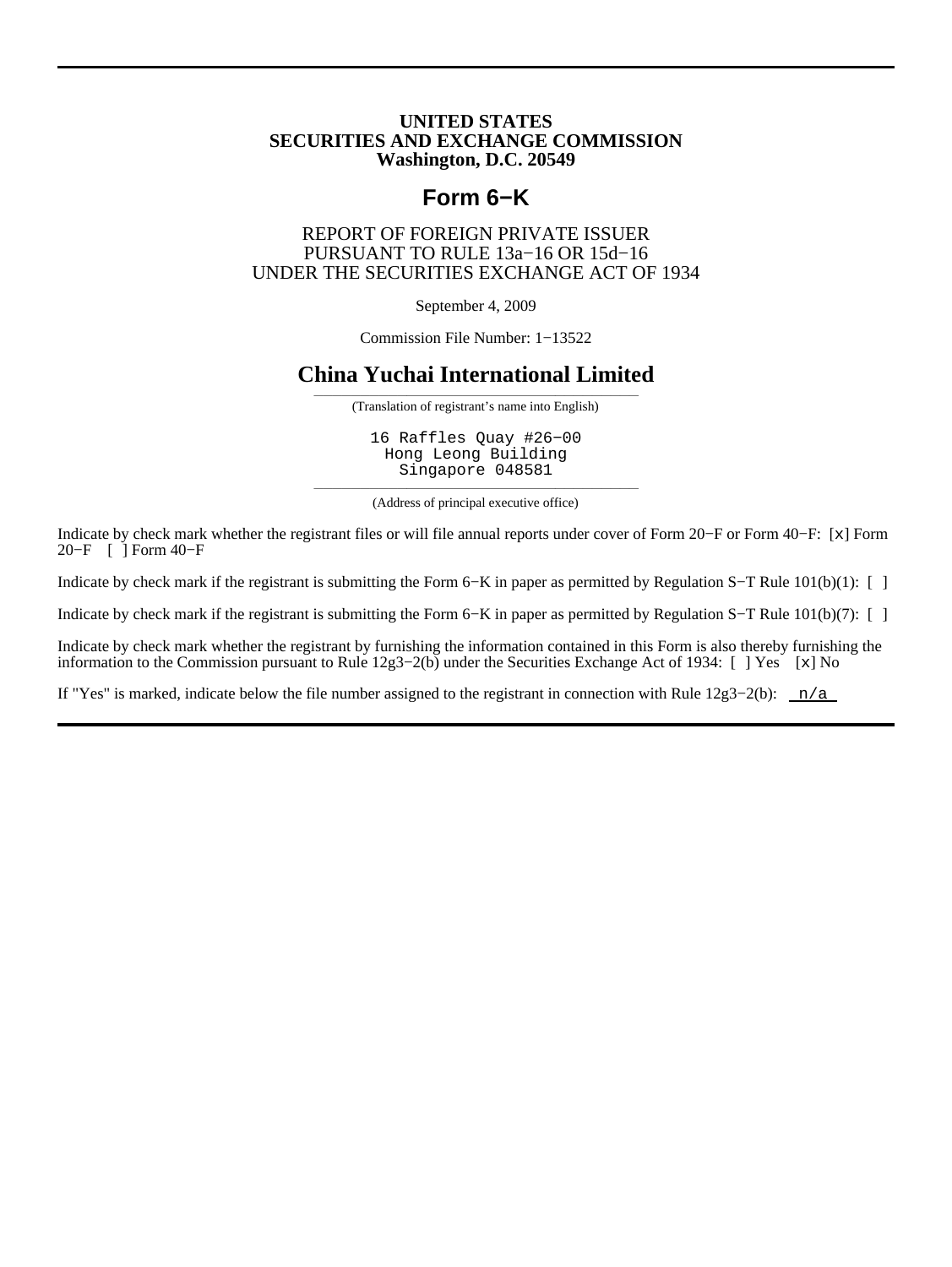TABLE OF CONTENTS

Exhibit Index −−−−−−−−−−−−−−−−−−−

99.1 Press Release dated September 4, 2009 – Results of Special General Meeting held on September 4, 2009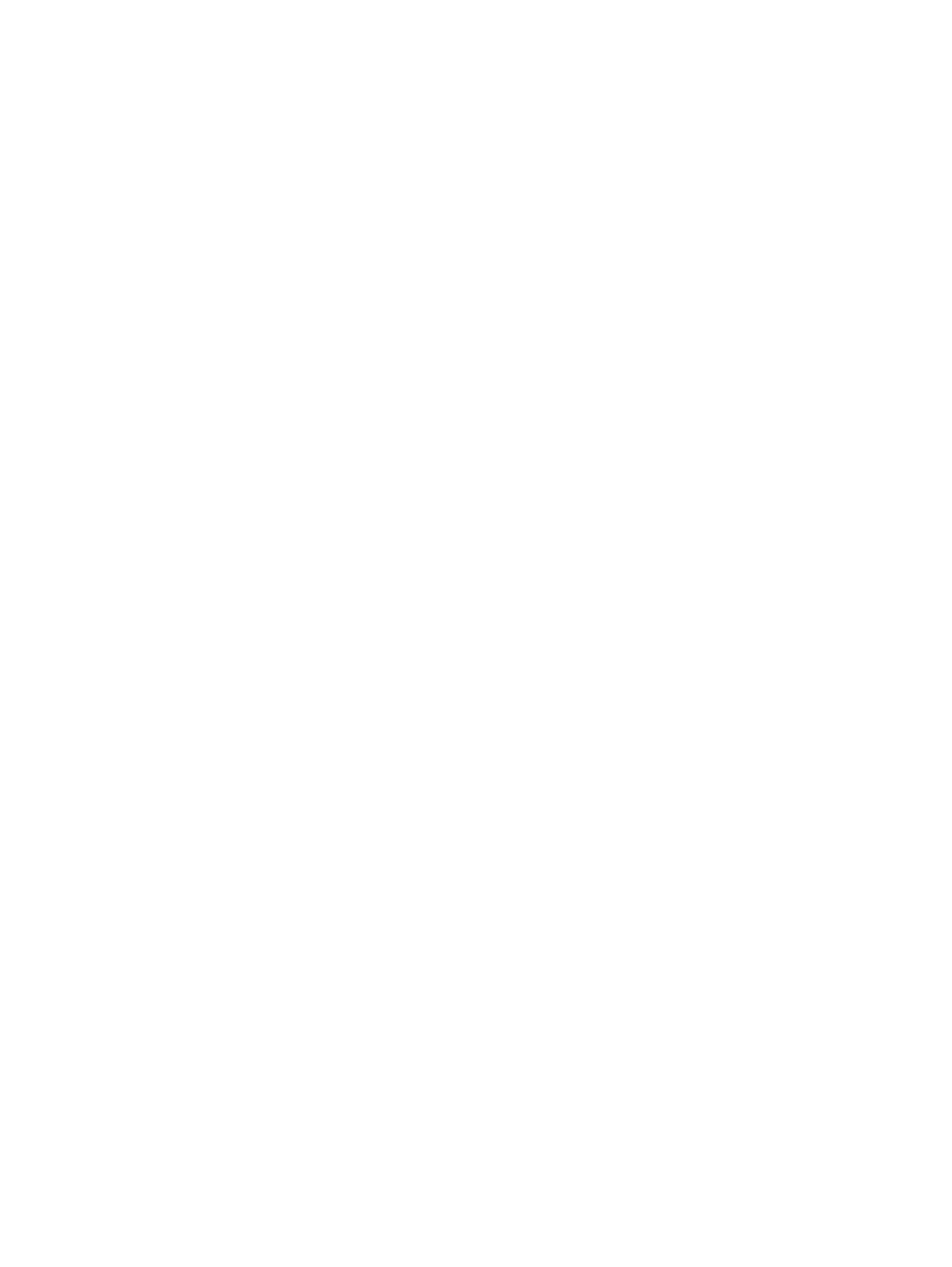## **SIGNATURES**

Pursuant to the requirements of the Securities Exchange Act of 1934, the registrant has duly caused this report to be signed on its behalf by the undersigned, thereunto duly authorized.

|                         |     | China Yuchai International Limited                  |  |
|-------------------------|-----|-----------------------------------------------------|--|
| Date: September 4, 2009 | Bv: | /s/ Saw Boo Guan                                    |  |
|                         |     | Name: Saw Boo Guan<br>Title: President and Director |  |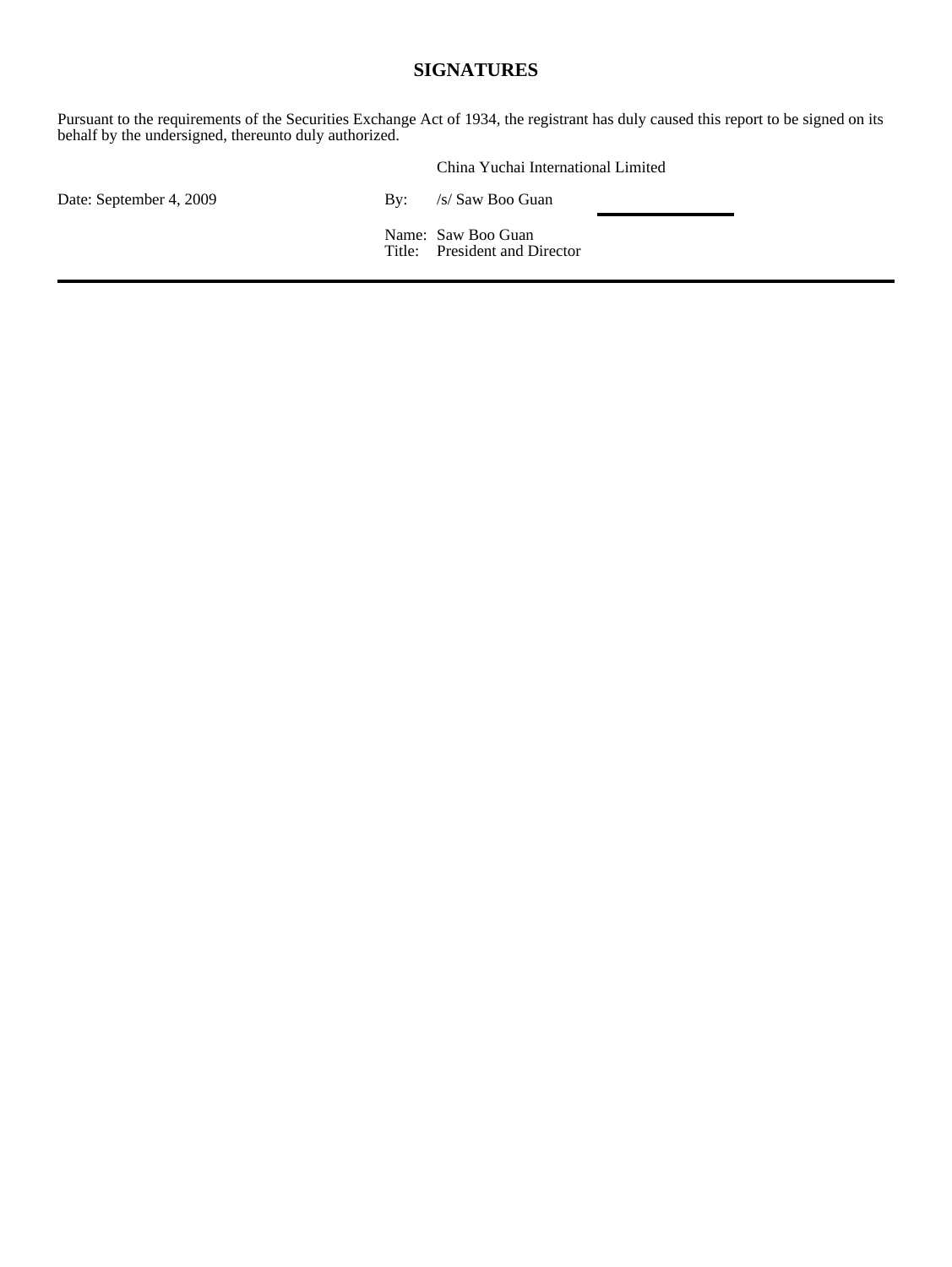## **EXHIBIT INDEX**

| <b>Exhibit No.</b> | <b>Description</b>                                                                                      |
|--------------------|---------------------------------------------------------------------------------------------------------|
| 99.1               | Press Release dated September 4, 2009 – Results of Special<br>General Meeting held on September 4, 2009 |